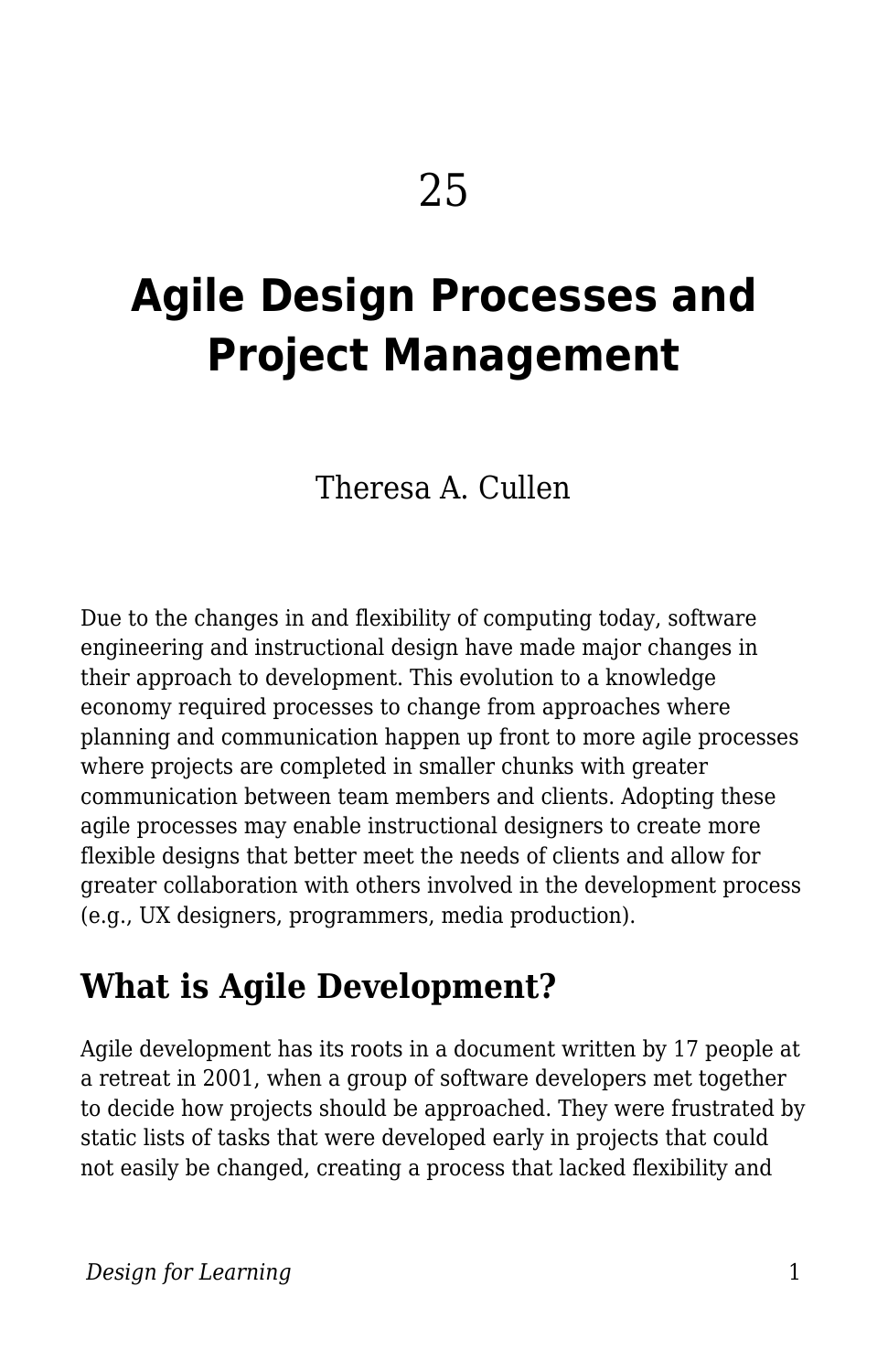feedback. This kind of static list was known within the industry as "Waterfall," referring to the slow trickle of development that happens from a prescribed list of designs (Nyce, 2017). The group had championed different approaches during their extensive careers, but it was not until they came together in 2001 that they laid the groundwork that would change how many products were designed. They agreed that good programming and design had 12 key principles. As agile processes have been adopted by other fields such as business, education, health care, finance, and marketing (Oprins et al., 2019), the foundation of the approach has been based on these 12 principles, which make up the Agile Manifesto (Beck et al., 2001):

- 1. Our highest priority is to satisfy the customer through early and continuous delivery of valuable software.
- 2. Welcome changing requirements, even late in development. Agile processes harness change for the customer's competitive advantage.
- 3. Deliver working software frequently, from a couple of weeks to a couple of months, with a preference to the shorter timescale.
- 4. Business people and developers must work together daily throughout the project.
- 5. Build projects around motivated individuals. Give them the environment and support they need and trust them to get the job done.
- 6. The most efficient and effective method of conveying information to and within a development team is face-to-face conversation.
- 7. Working software is the primary measure of progress. Agile processes promote sustainable development.
- 8. The sponsors, developers, and users should be able to maintain a constant pace indefinitely.
- 9. Continuous attention to technical excellence and good design enhances agility.
- 10. Simplicity—the art of maximizing the amount of work not done—is essential.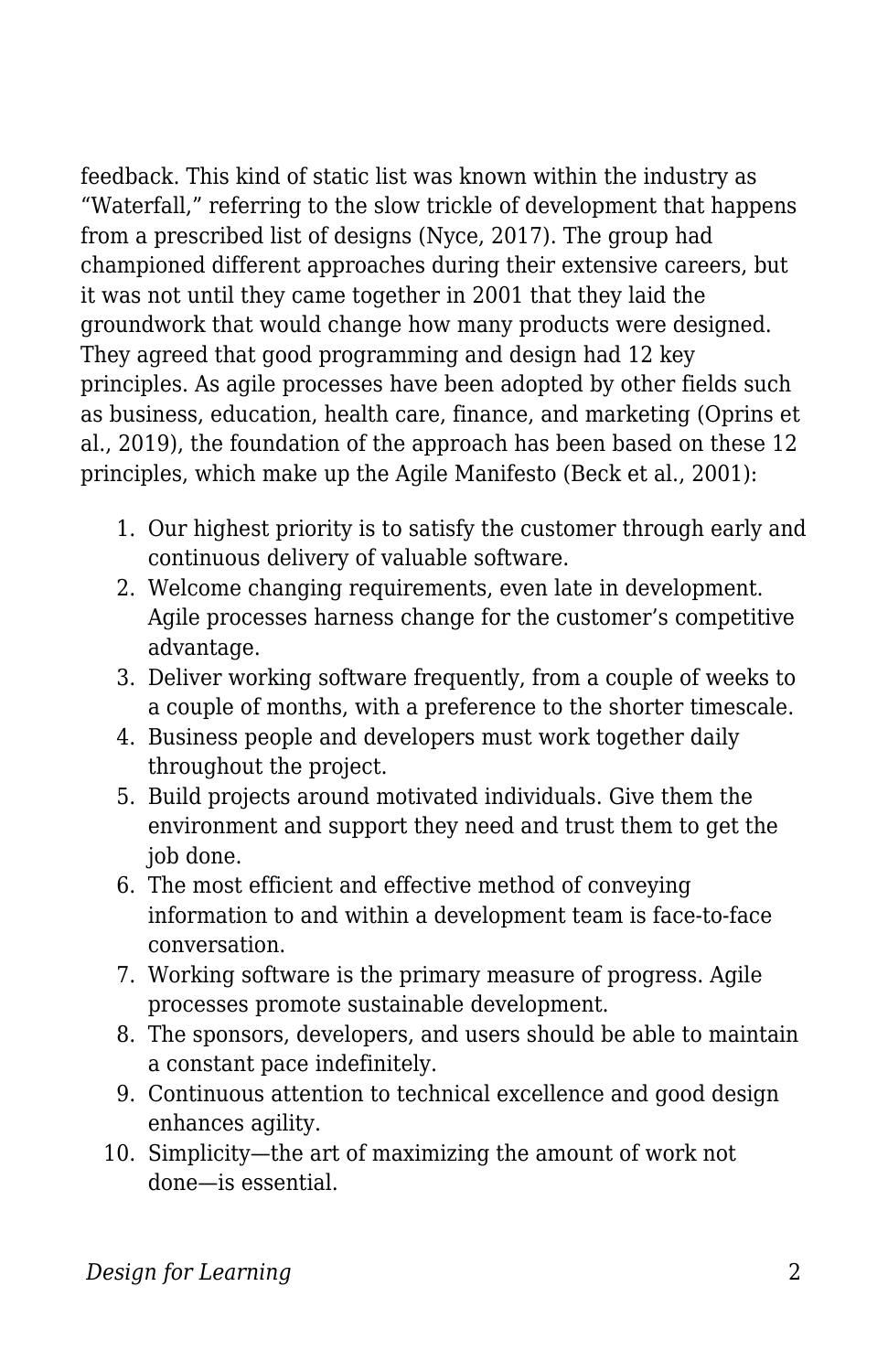- 11. The best architectures, requirements, and designs emerge from self-organizing teams.
- 12. At regular intervals, the team reflects on how to become more effective, then tunes and adjusts its behavior accordingly.

#### **Summary of the 4 Values of the Agile Manifesto**



Agile has become a generic term for processes that adhere to the agile principles laid out in this Agile Manifesto, much like ADDIE is a basic process for instructional design or design thinking is a generic process for approaching design projects. For example, there are different instructional design approaches (e.g., Dick and Carey; Morrison, Ross, Kemp, and Kalman; and Smith and Regan), but they all include basic principles such as needs analysis and evaluation. The same is true of agile processes, as there are different approaches to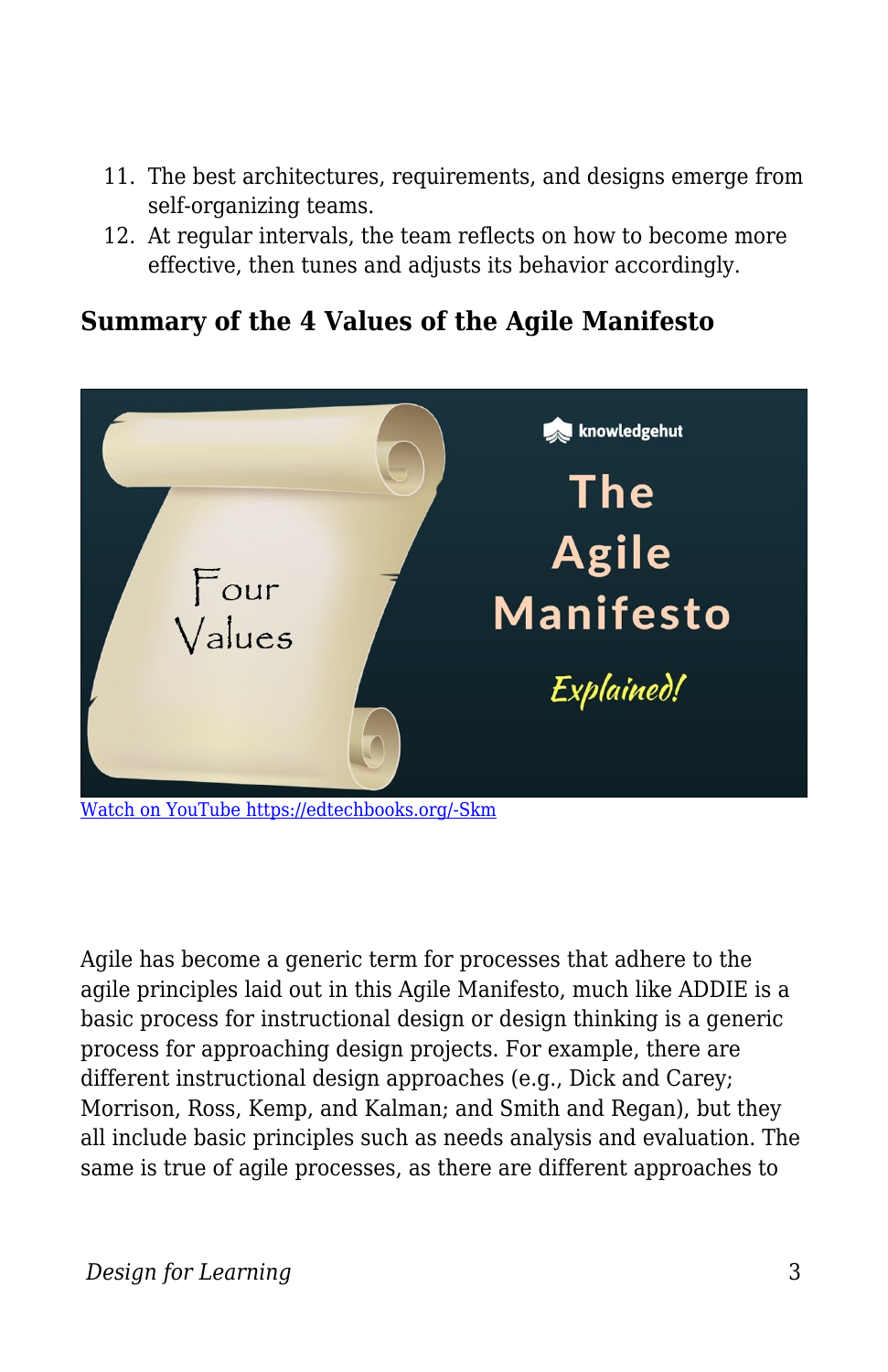realize the key components of the agile manifesto in practice.

One of the most prevalent agile approaches is called Scrum, which is used by businesses both in software engineering and other areas. The value of Scrum is that it has clear roles for different individuals and a variety of agile processes used in design. Even as agile processes are repackaged in a variety of products (Scrum, Adaptive Project Development [ADP], Kanban, etc.) they all adhere to these 12 principles that define agile development (Portman, 2019). Key components present in all products include constant communication with the client, support for the development team, a focus on deliverables that are fast enough to produce forward motion, and a focus on developing a reliable and robust product.



### **Review of Agile Principles**

[Watch on YouTube https://edtechbooks.org/-ZtZJ](https://www.youtube.com/embed/Z9QbYZh1YXY?autoplay=1&rel=0&showinfo=0&modestbranding=1)

To examine designing through an agile framework, let's look at some key components of Scrum. Scrum is defined as "a framework within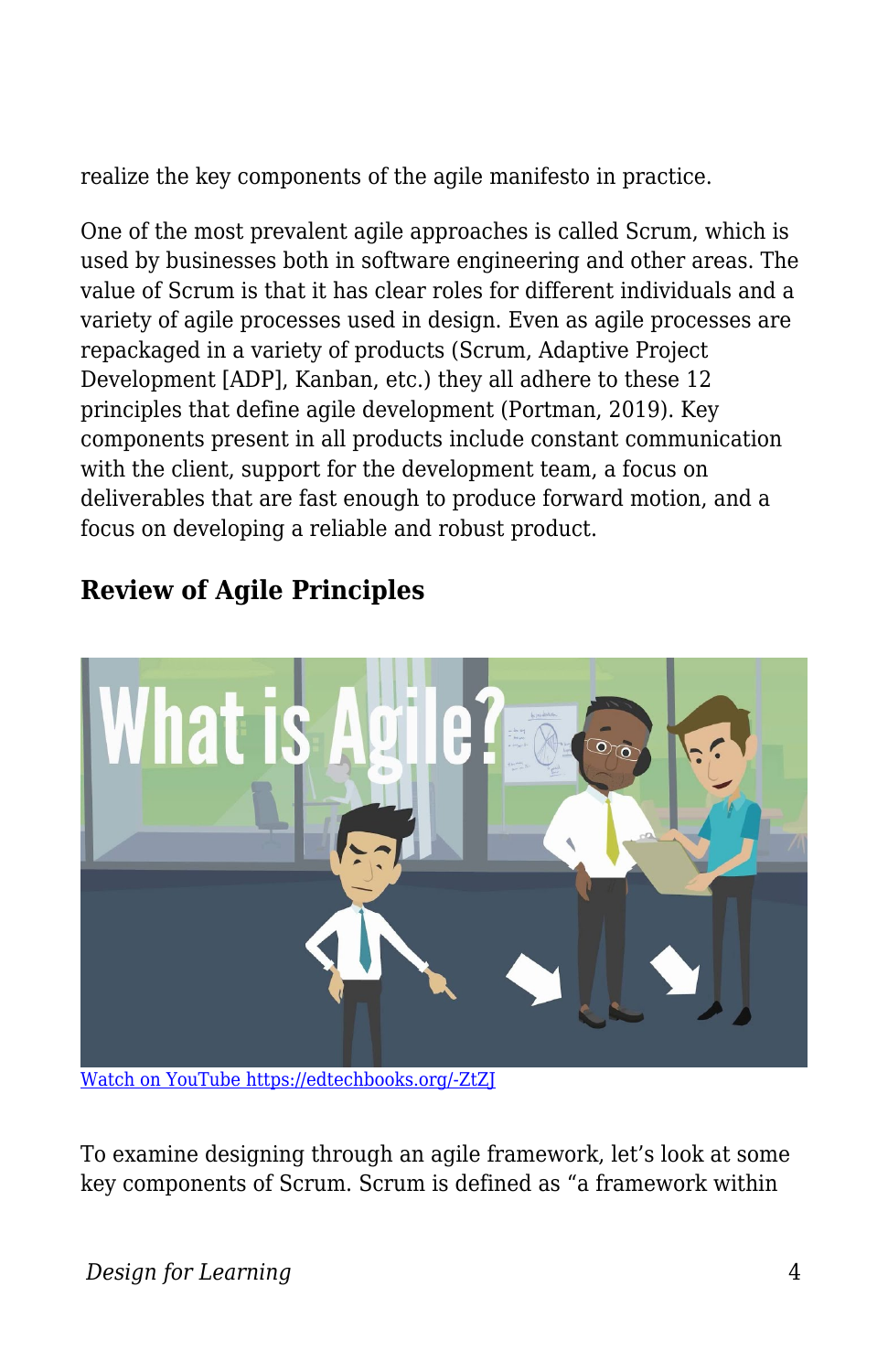which people can address complex adaptive problems, while productively and creatively delivering products of the highest possible value." (Schwaber & Sutherland, 2017). The Scrum processes and roles defined in Table 1 support agile processes in practice.

#### **Table 1**

*Key Terms Related to Scrum Processes*

| <b>Backlog</b>          | A list of tasks that need to be completed as part of the project.<br>This list is prioritized by team members at the beginning of each<br>sprint. The backlog allows the team to communicate priorities<br>with a client and accurately predict the timeline of a project.                                                                                                                        |
|-------------------------|---------------------------------------------------------------------------------------------------------------------------------------------------------------------------------------------------------------------------------------------------------------------------------------------------------------------------------------------------------------------------------------------------|
| Sprint                  | A short interval of time (often two weeks) where the team decides on a<br>set of backlog tasks to achieve as a team. An example sprint<br>dashboard, representing the backlog and completed items on a project,<br>is shown in Figure 1. An example sprint team is shown in Figure 2.                                                                                                             |
| Sprint<br>Retrospective | As in all agile processes, reflection is an important part of Scrum. At<br>the end of each sprint, the Scrum team takes time to review how the<br>processes went and make plans to improve processes in the future.<br>They ask questions like, "What did we do well and what should<br>continue?" or "What could we improve?".                                                                   |
| Stand Up                | A daily meeting that is designed to last 15 minutes or less to update the<br>team on accomplishments, problems, and status. It is called a stand up<br>because it is meant to be kept short by having everyone stand during<br>the meeting. During the meeting, team members ask questions like,<br>"What did I do yesterday?", "Am I blocked by anything?", or "What do I<br>plan to do today?". |
| Scrum Master            | The person managing the Scrum team who makes sure that all team<br>members are getting the resources they need and adhering to the team<br>plan.                                                                                                                                                                                                                                                  |
| Definition of<br>Done   | This is an agreed-upon level of fidelity for product production in each<br>sprint. The team must agree what is the expectation of each team<br>member's work.                                                                                                                                                                                                                                     |
| Product Owner           | This is the person who is responsible for the backlog. They work to<br>develop an accurate timeline and keep the project on track. The<br>Product Owner cannot be the Scrum Master.                                                                                                                                                                                                               |
| Scrum Team              | All of the people involved with the design of the product. This could<br>include developers, UX designers, QA, and instructional designers,<br>given the project. Different sprints could have different team members.                                                                                                                                                                            |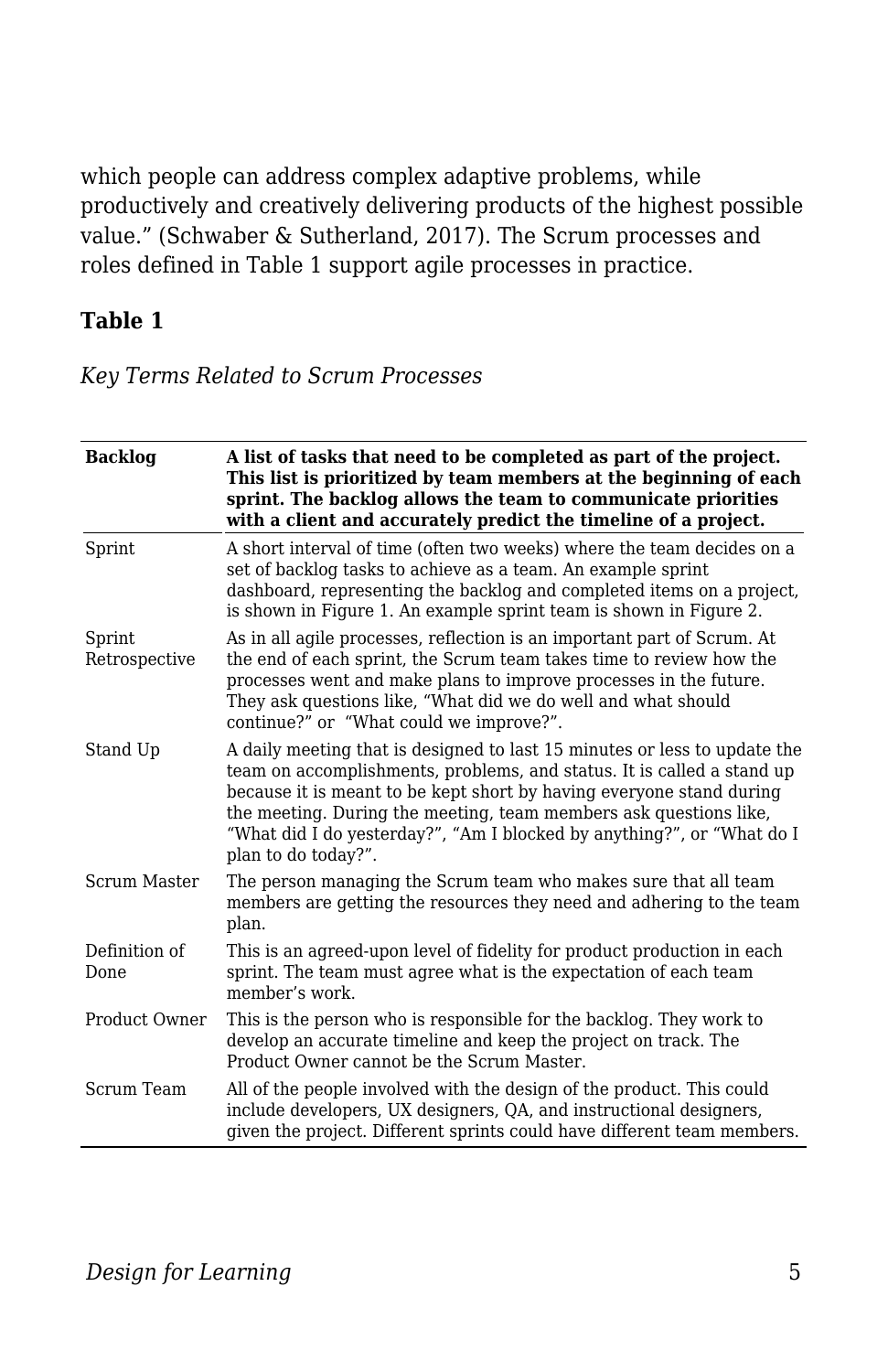### **Scrum Basics and Roles**



[Watch on YouTube https://edtechbooks.org/-wfpp](https://www.youtube.com/embed/aQrsVfjbQZ4?autoplay=1&rel=0&showinfo=0&modestbranding=1)

#### **Figure 1**

*Example Sprint Dashboard*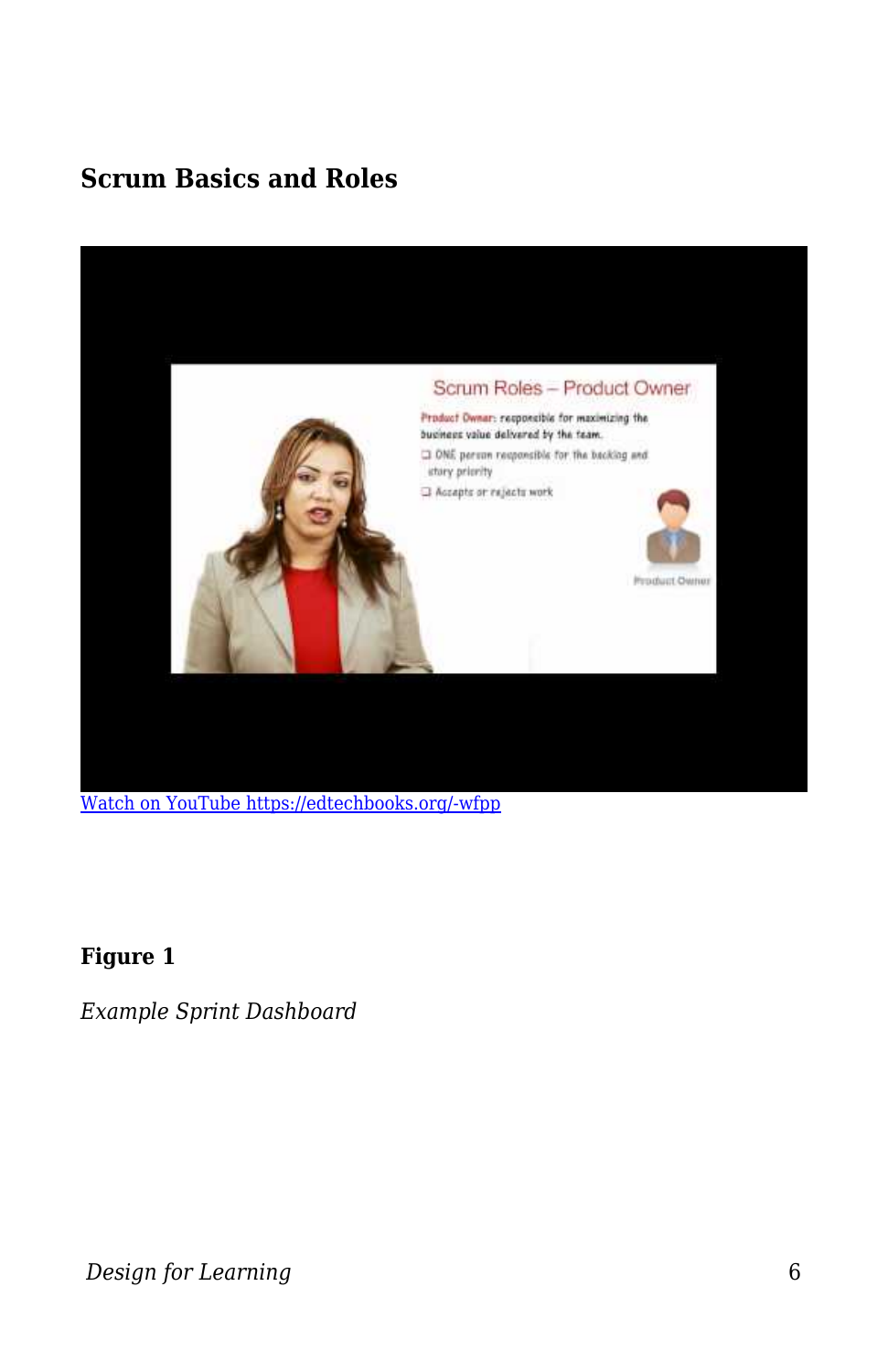

*Note.* ["Sprint dashboard"](https://www.flickr.com/photos/34886431@N00/5755676690) by [Tiendq](https://www.flickr.com/photos/34886431@N00) is licensed under [CC BY-NC-ND](https://creativecommons.org/licenses/by-nc-nd/2.0/?ref=ccsearch&atype=rich) [2.0](https://creativecommons.org/licenses/by-nc-nd/2.0/?ref=ccsearch&atype=rich)

#### **Figure 2**

*Example Sprint Team*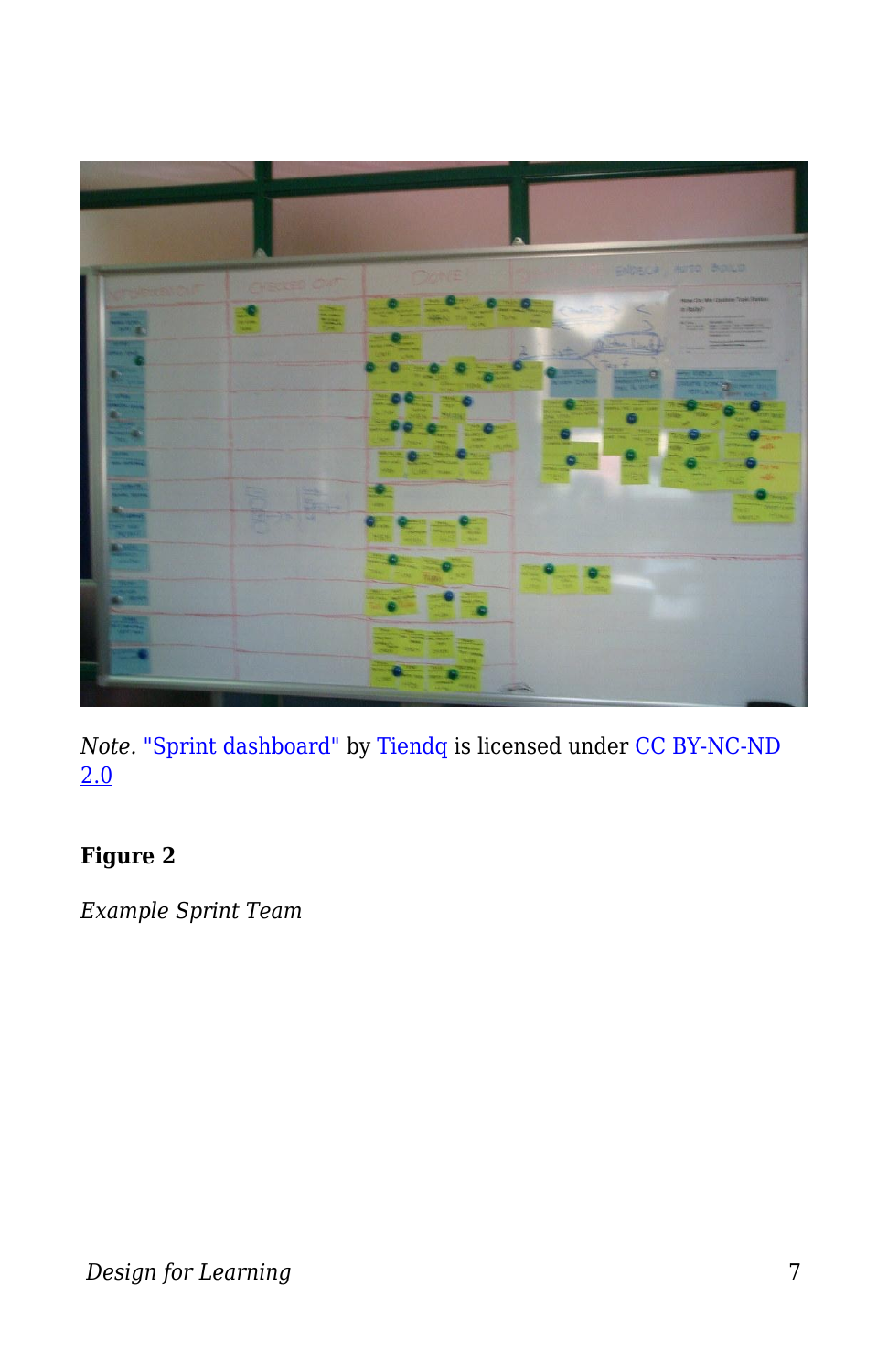

*Note. ["The Agile PM Game \(Aug '11\)"](https://www.flickr.com/photos/58816914@N05/6080263984) by [VFS Digital Design](https://www.flickr.com/photos/58816914@N05) is licensed under [CC BY 2.0](https://creativecommons.org/licenses/by/2.0/?ref=ccsearch&atype=rich)*

## **Need for Agile Processes in Instructional Design**

By nature of their work, instructional designers (IDs) collaborate with diverse groups such as UX designers, programmers, media creators, and a variety of subject matter experts. It is to be expected that instructional design processes may be influenced by those other fields and IDs may even be required to use processes from other disciplines such as programming. One problem that many teams find is the need for quick results and to maintain good communication with a client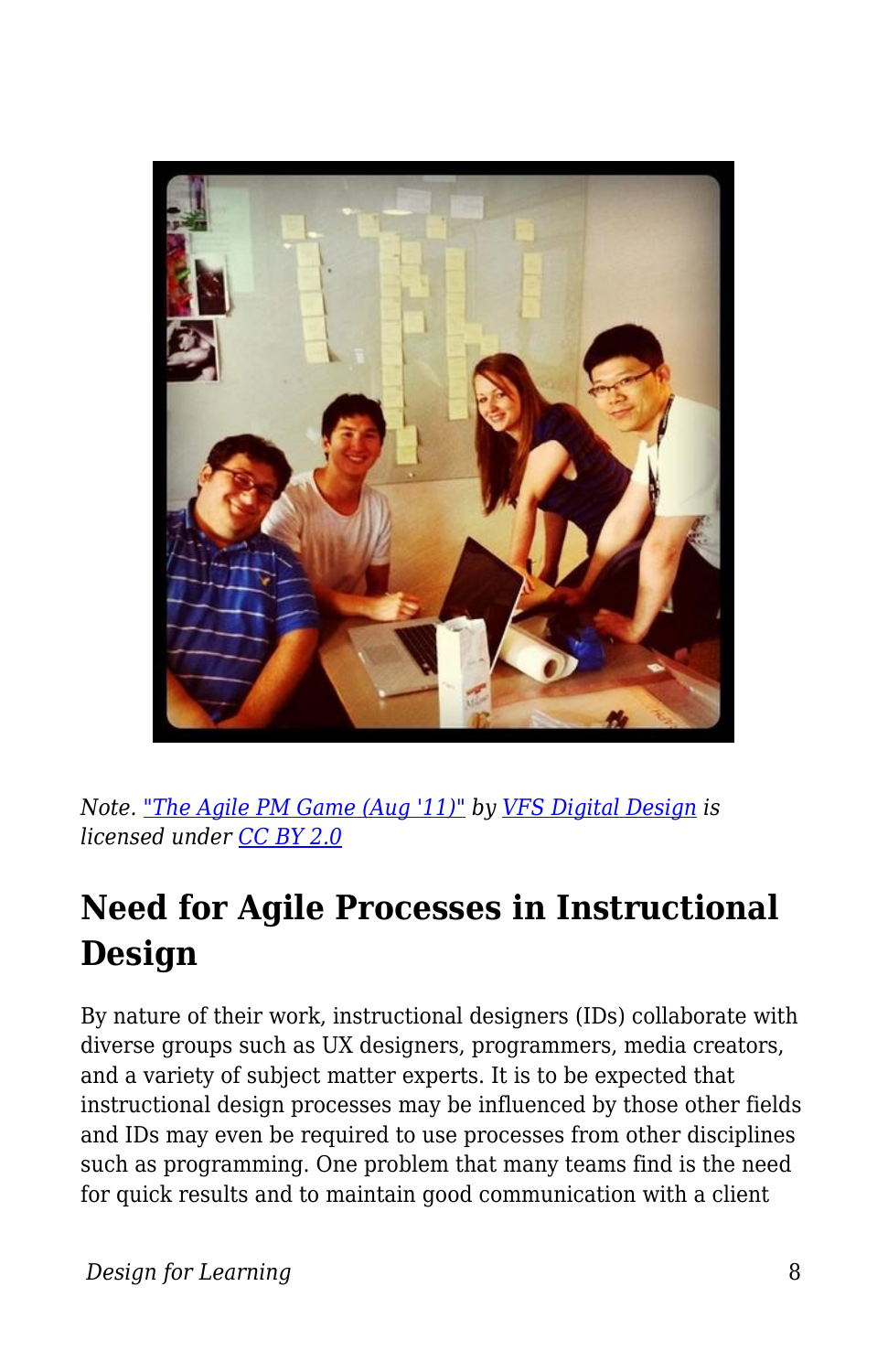throughout the design process. Adnan and Ritzhaupt (2018) summarized the criticism that traditional instructional design approaches like ADDIE are not flexible and are less able to produce dynamic projects—especially those that require flexibility and updating. The flexibility of an agile approach allows for both speed of design, but also better repurposing and tailoring for different design problems. Being knowledgeable about agile processes in both instructional design and other fields will enable better team collaboration and client communication (Oprins et al., 2019).

Fernandez and Fernandez (2006) examined agile versus traditional approaches to project management. In a traditional approach, instructional designers may meet with a client at the beginning of a process, and then create designs, only to unveil them when the project is done. They found that these traditional or waterfall approaches did not meet the needs of the fast-changing markets and the need to have products available quickly to stay competitive. They found that business practices were changing towards shared responsibility and team collaboration. Leaders were no longer in charge of projects, but instead they were in charge of teams that have different skills but were all committed to making the client's project a reality. Agile is a mindset above all else that includes shared responsibility and design, regular client communication, and embracing change throughout the process.

While an agile approach is different from traditional instructional design approaches, our field has a history of flexible design approaches too. The most notable was rapid prototyping, proposed by Tripp and Bichelmeyer in 1990. Rapid prototyping comes from software engineering's approach to design where they create prototypes, test them, and then quickly revise them based on the results. Tripp and Bichelmeyer (1990) argued that instructional problems cannot be defined fully at one time and therefore a new flexible approach would allow for more adaptability and response to deep learning issues that become apparent through the design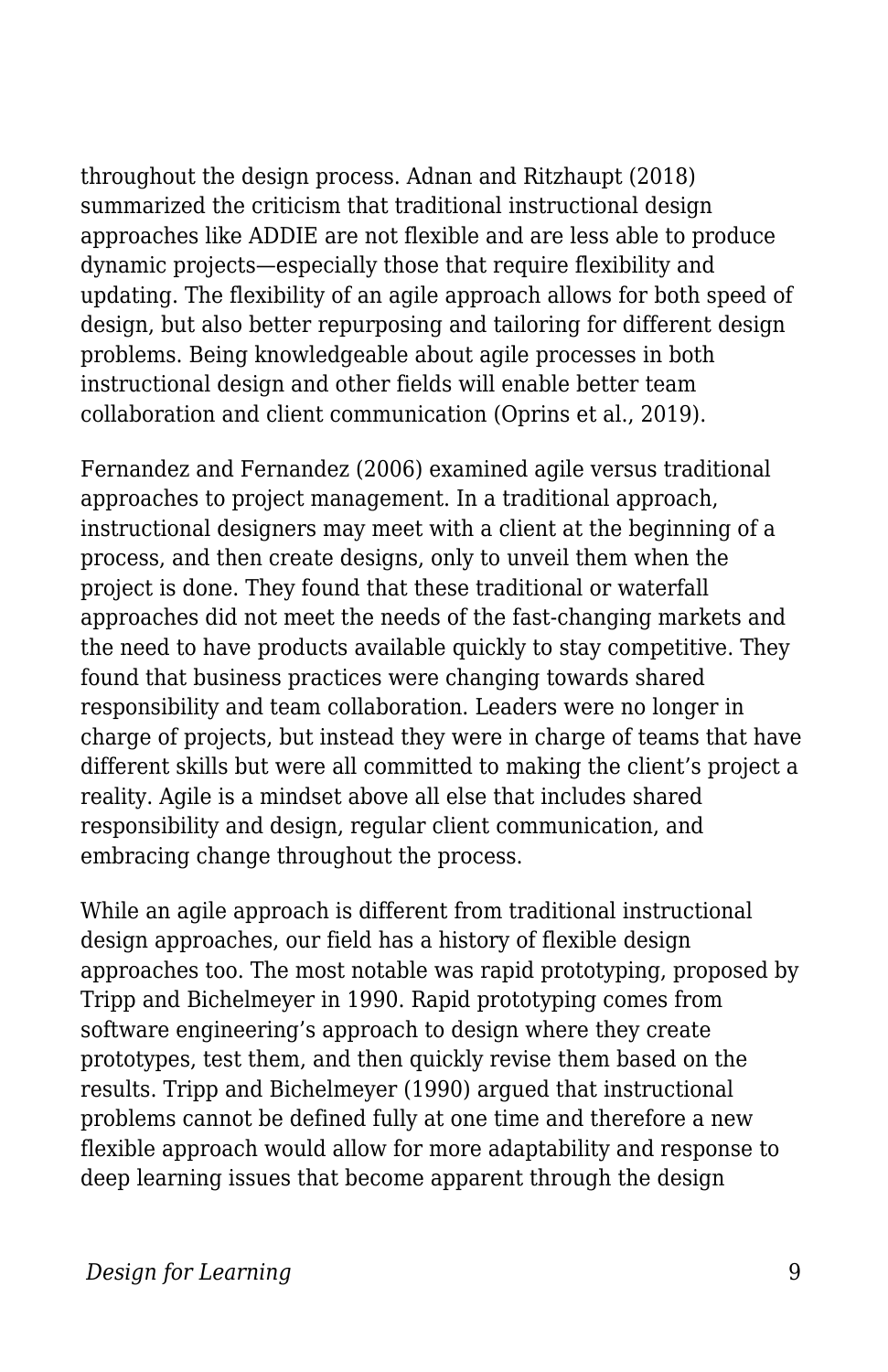process.

There are many similarities between rapid prototyping discussed in 1990 and agile processes now, specifically, the focus on the product and being open to change in design through regular communication with clients. That is not to say that most instructional designers do not communicate with clients regularly, but rather that choosing an agile approach places the client at the forefront while still not conflicting with key components of the instructional design process like establishing need, breaking down learning processes, and designing effective evaluation.

Now that you have some of the terminology and history, let's compare traditional instructional design approaches to agile approaches in Table 2. Using the ADDIE acronym to compare how each method approaches important tasks in designing effective instruction allows us to see that both approaches deal with the same information and issues and both can produce effective instruction.

#### **Table 2**

*Comparison of Traditional Instructional Design to Agile Processes*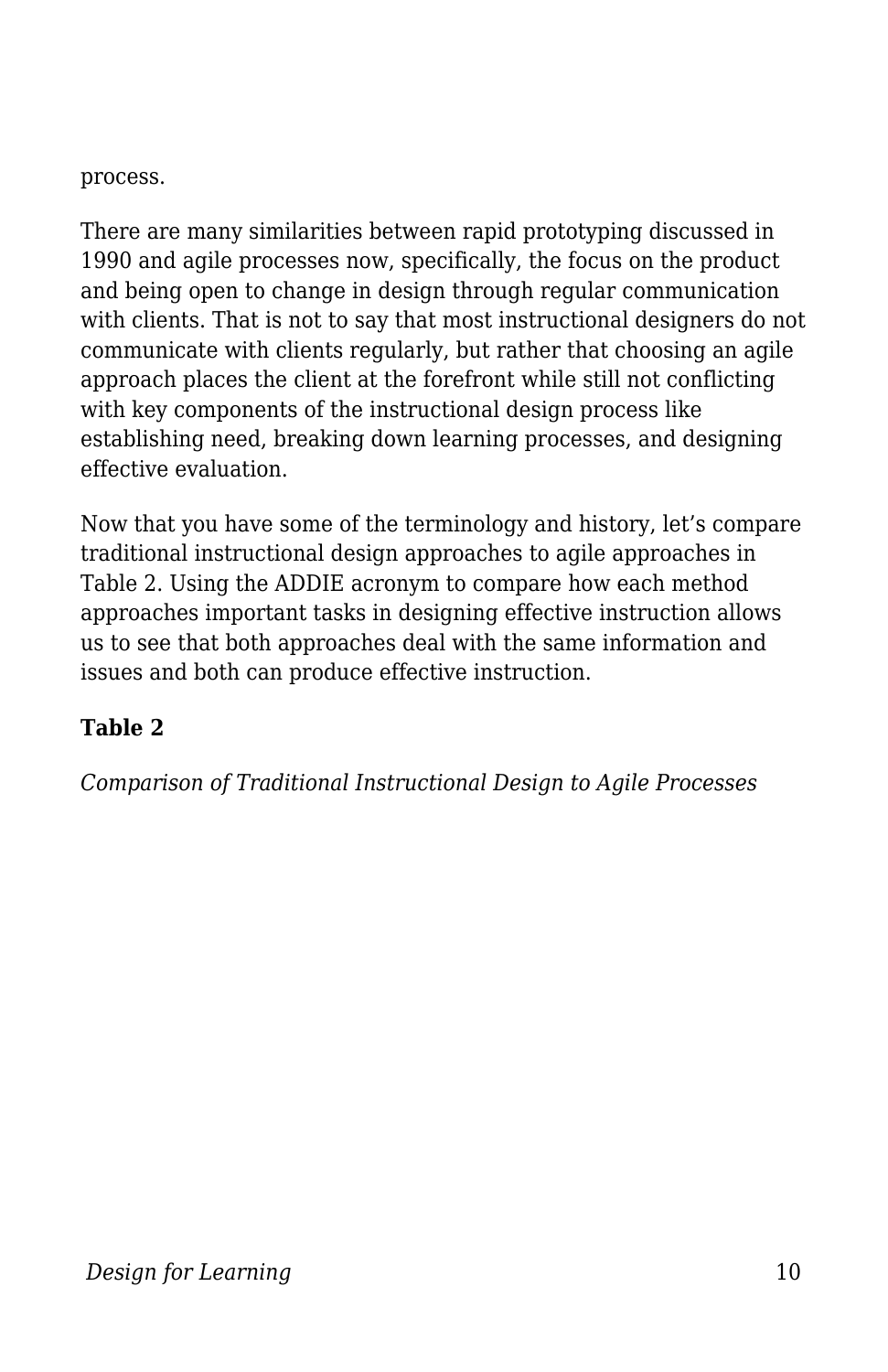| Task                  | <b>Traditional</b><br><b>Instructional Design</b>                                                                                                           | <b>Agile Processes</b>                                                                                                                                                                                                                                                                                      |
|-----------------------|-------------------------------------------------------------------------------------------------------------------------------------------------------------|-------------------------------------------------------------------------------------------------------------------------------------------------------------------------------------------------------------------------------------------------------------------------------------------------------------|
| Client<br>Involvement | Utilizes a single or a few<br>major delivery points and<br>feedback points with the<br>client.                                                              | Relies on delivery points to the<br>client in short time intervals<br>(often 2 weeks). Focuses on<br>constant iterations.                                                                                                                                                                                   |
| Analysis              | Perform needs and task<br>analysis at the beginning<br>of the design process.<br>Emphasizes depth.                                                          | Generates user stories<br>throughout the process to<br>illustrate needs which are<br>revisited at the beginning of<br>each sprint. Emphasizes speed.                                                                                                                                                        |
| Design                | Communicates overall<br>design by producing<br>design documentation at<br>the beginning of the<br>process that is used<br>throughout the entire<br>process. | Communicates overall design by<br>creating a backlog of tasks that<br>the development team chooses<br>from to set goals for each sprint.<br>Design is revisited at the end of<br>each sprint.                                                                                                               |
| Development           | Produces large parts of a<br>project at once based on<br>learning objectives or<br>content topics.<br>Emphasizes producing a<br>complete learning unit.     | Produces small components of<br>content throughout the process<br>focused on delivery to address<br>items in the backlog. Emphasizes<br>forward movement on content<br>development.                                                                                                                         |
| Implementation        | Implements a complete<br>project or complete<br>module with all parts of<br>instruction and<br>assessment complete.                                         | Releases completed components<br>at the end of each sprint. In a<br>web or app-based design, the<br>team can "push out" parts of the<br>project regularly. The release<br>may not produce a complete<br>product at every update, but<br>instead focuses on continual<br>improvement of released<br>content. |
| Evaluation            | Evaluated as a complete<br>unit with feedback from<br>users and clients.                                                                                    | Engaged in constant evaluation<br>due to the retrospective process<br>at the end of each sprint. Project<br>is constantly going through<br>feedback loops and adjusting<br>based on client and updated user<br>stories at each sprint.                                                                      |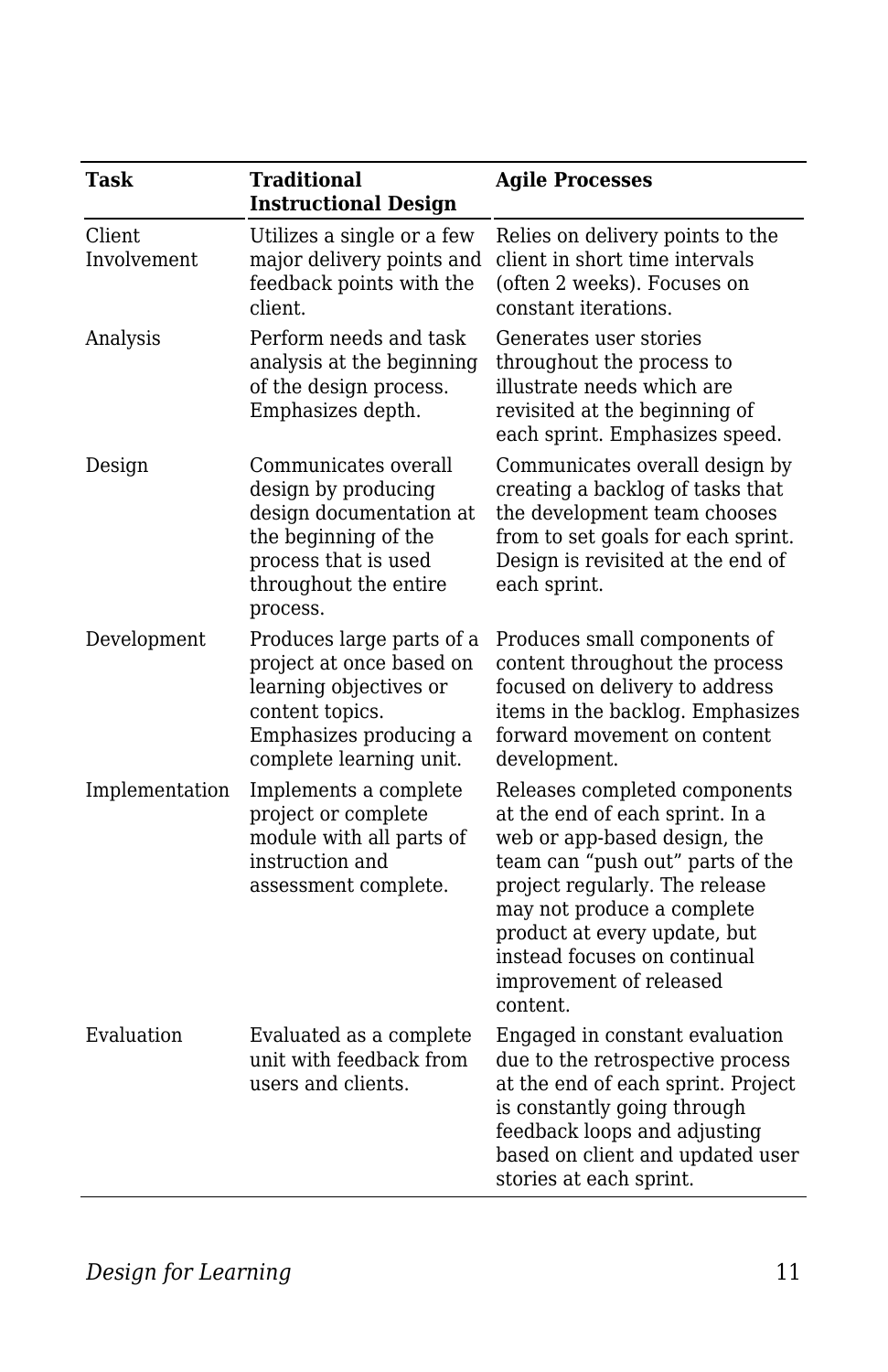### **An Example of Scrum in Practice**

At a university where I worked, our Information Technology department used Scrum processes to manage large projects. The department set out to redesign the student and faculty portal. They started by having focus groups of faculty and students about how they used the existing tools and what they thought was missing. This would be very similar to learner and needs analysis processes in instructional design. The team used these focus groups to create user stories. Each user story highlighted a different stakeholder and what they needed from the product they were designing. Then, the Product Owner took that feedback and created a backlog of tasks with different priorities that had to be completed (see Figure 3 for an example backlog). They created these with input from all members of the team with a goal of forward movement and the ability to release improved functionality at regular intervals.

For example, in this project, the first sprints focused on interface design. Members of the sprint team included people from marketing and web design to make sure that the overall look matched the brand and other components used by faculty and students. After several sprints to design the look, the product owner moved people down the list of priorities to begin to design the functionality. Not all tools were redesigned at once. In fact, the Scrum team decided to focus on student tools first like enrollment and financial services. About halfway through the year-long project, members of the Scrum team visited faculty and student meetings to ask for input on what they had designed so far. They announced that it would be several months until faculty functions would be the priority in the backlog and continued to refine student functions based on feedback.

Throughout the process, the Scrum team published new tools and functions in the portal and had students and faculty start using them. They gained feedback, reflected on what they had already designed and changed their priorities and the product moving forward.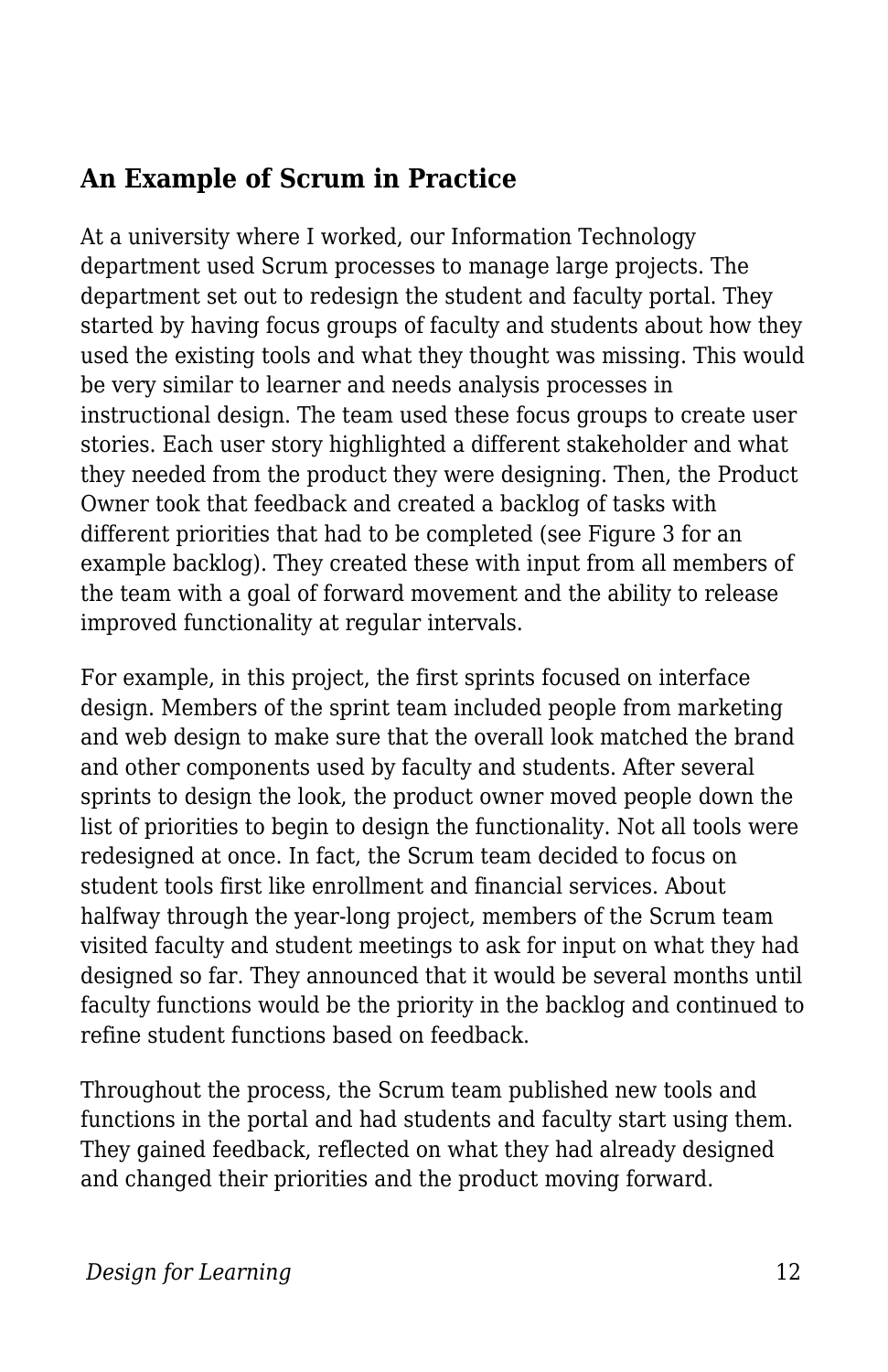Redesigning an entire university records and communication portal is a major undertaking, but by using Scrum processes the team was able to show results and continue to tailor their product to their stakeholders. They were also able to push out different usable products throughout the year without waiting for the entire project to be finished.

#### **Figure 3**

#### *Example Backlog for the Portal Project*

| <b>In Progess</b>                                                                 | Soon                                                                              | <b>Future</b>                                                                     | <b>Completed</b>          |
|-----------------------------------------------------------------------------------|-----------------------------------------------------------------------------------|-----------------------------------------------------------------------------------|---------------------------|
| Faculty: Advising                                                                 | Student: Billing                                                                  | Parent: Billing                                                                   | Overal Interface Design   |
| Faculty: Course Listing                                                           | Faculty: Book requests                                                            | <b>Adminisitrator: Reports</b>                                                    | Log in and authentication |
|                                                                                   | Faculty and Student: LMS launch                                                   | Student: Jobs                                                                     | Student Feature: enroll   |
|                                                                                   |                                                                                   | <b>Student: Organizations</b>                                                     | Student Feature: advising |
| January $2 - 15$                                                                  | January 20- February 4th                                                          | February 7th - 21st                                                               | Oct 1 - present           |
| Retrospective: January 16                                                         | Retrospective: February 5th                                                       | Retrospective: February 22nd                                                      |                           |
| Product Owner communicates<br>with client and reviews backlog<br>for next sprint. | Product Owner communicates<br>with client and reviews backlog<br>for next sprint. | Product Owner communicates<br>with client and reviews backlog<br>for next sprint. |                           |

#### **Backlog for Portal Project**

### **Conclusion**

Following more agile processes can be a choice by an instructional designer, or it can be part of a company's culture. Agile processes are not at conflict with good practices in instructional design. In fact, steps like creating a backlog that prioritize features, gaining customer feedback on designs during the process, and being reflective is good practice. Taking an agile approach to instructional design can benefit the team dynamic and instructional product. The team dynamic is improved through improved client communication, flexibility, and creating components that could be better reused in other projects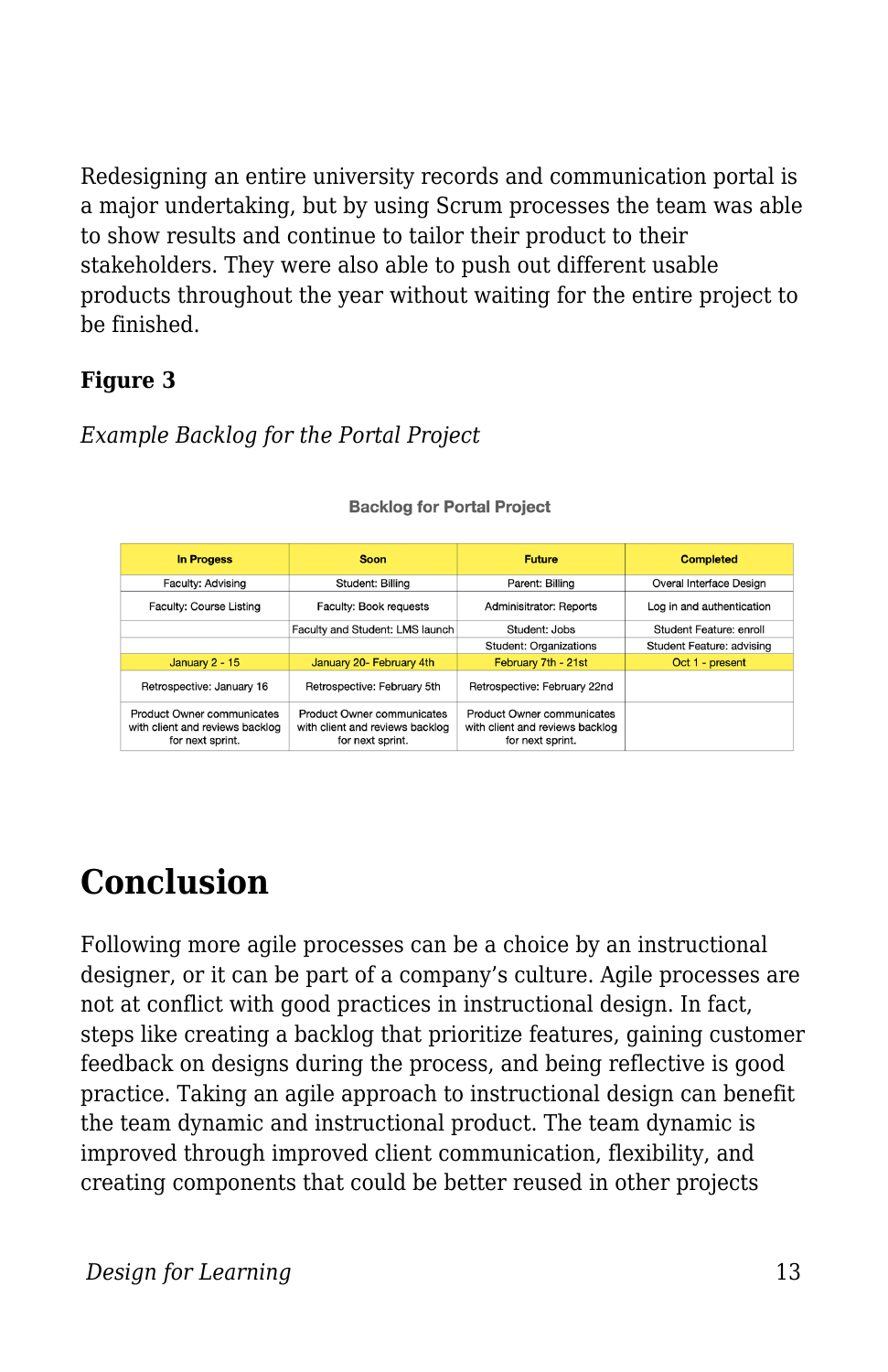with similar user stories. Tripp and colleagues (2016) found that a workplace that embraces agile processes could increase job satisfaction among its employees. Fernandez and Fernandez (2006) found that agile made projects more adaptable and able to produce products faster. Oprins and colleagues (2019) point out having an agile approach emphasizes the importance of people in an organization, builds empathy, and guards against automation. Agile processes, when followed, can improve team communication and keep team members from pursuing dead ends or wasting important time because all of the team were not "on the same page."

There are also downsides to following agile processes. Regular communication with team members and clients takes time and can slow down some aspects of design. Since agile processes are designed to always be flexible, it can be frustrating to live in constant change, even if it produces a better product. For many, following agile processes requires a change in approach and communication style which can be difficult. Finally, agile is a buzzword: There are many companies that say that they use agile processes but do not have trained individuals, necessary resources for team members, and do not embrace the agile mindset. This kind of workplace can be incredibly frustrating because it can produce unpredictable results. Agile processes take commitment from all stakeholders and the leaders of an organization or company.

### **Next Steps**

Instructional designers have many opportunities to become more knowledgeable of agile processes.

First, there are many resources available about agile processes and thought processes available online. In addition to the Agile Manifesto itself, many Scrum professionals start with the Scrum guide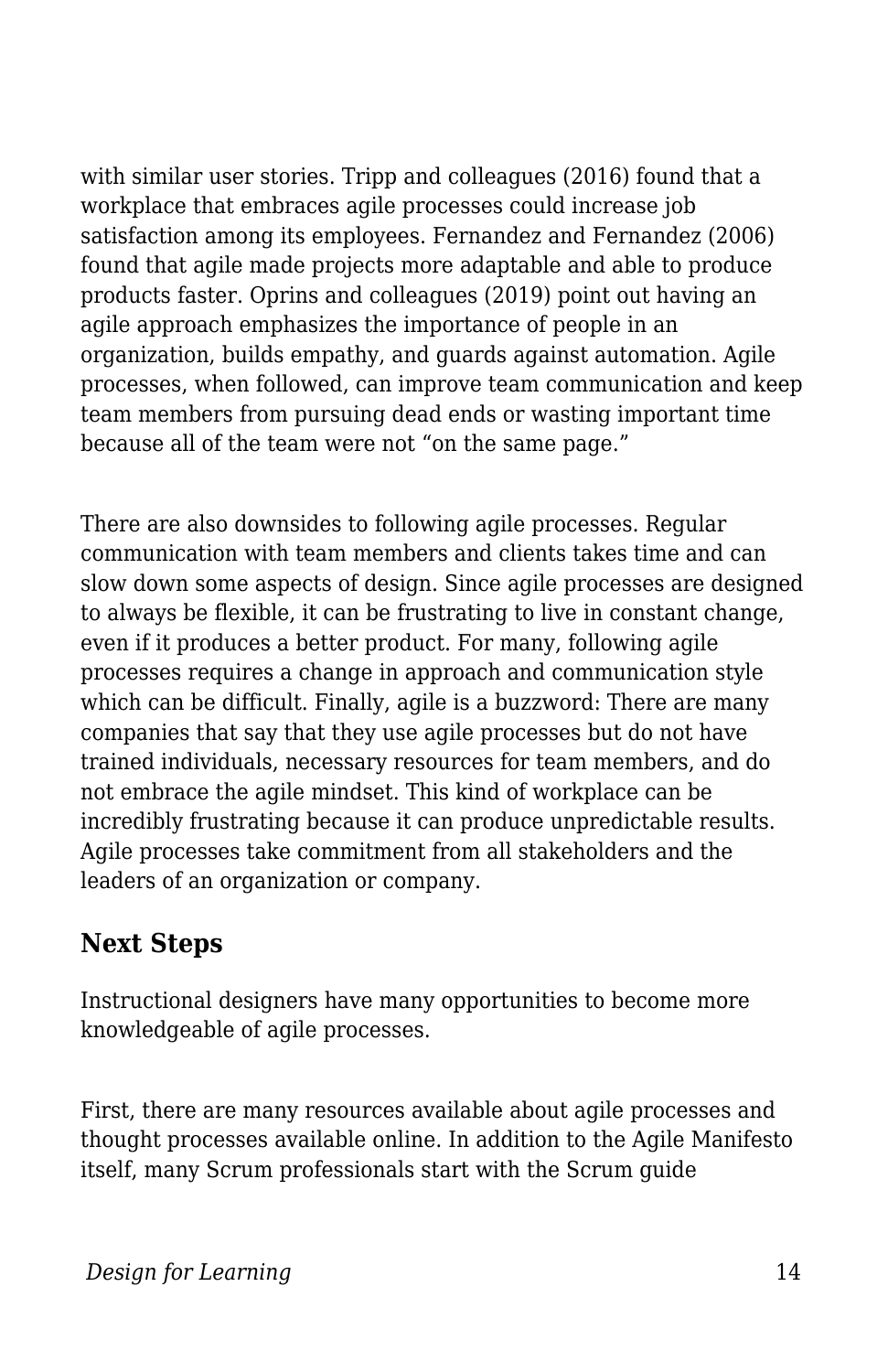([https://edtechbooks.org/-rZPW\)](https://www.scrumalliance.org/learn-about-scrum/the-scrum-guide) to learn about agile processes in practice.

Second, talk to people working in the industry. Reach out to alumni from your instructional design program and ask them about the project management processes that they use.

Third, for those interested in pursuing an agile philosophy further, consider pursuing a professional certification as a Scrum Master ([https://edtechbooks.org/-jNf\)](https://www.scrumalliance.org/get-certified). The certification can be earned after taking a short workshop about agile processes and then passing an exam. The workshops can range from \$1000 to \$5000, but the training produces a certification that can be included on a resume or LinkedIn profile.

#### **Takeaways**

As an instructional designer, you will work with a variety of teams within a company (instructional designers, content experts, trainers, HR, etc.). Understanding different ways that projects are managed within a company not only makes you more valuable within the organization, a better team member, but also helps you to be more flexible to your approach to instructional problems. Many companies that have adopted this approach would value instructional designers who are both aware of and have practiced agile approaches to be able meet the changing needs of the organization and its clients. If this is the way that you enjoy working, then become more knowledgeable on agile processes and look for a company that clearly integrates it into their culture.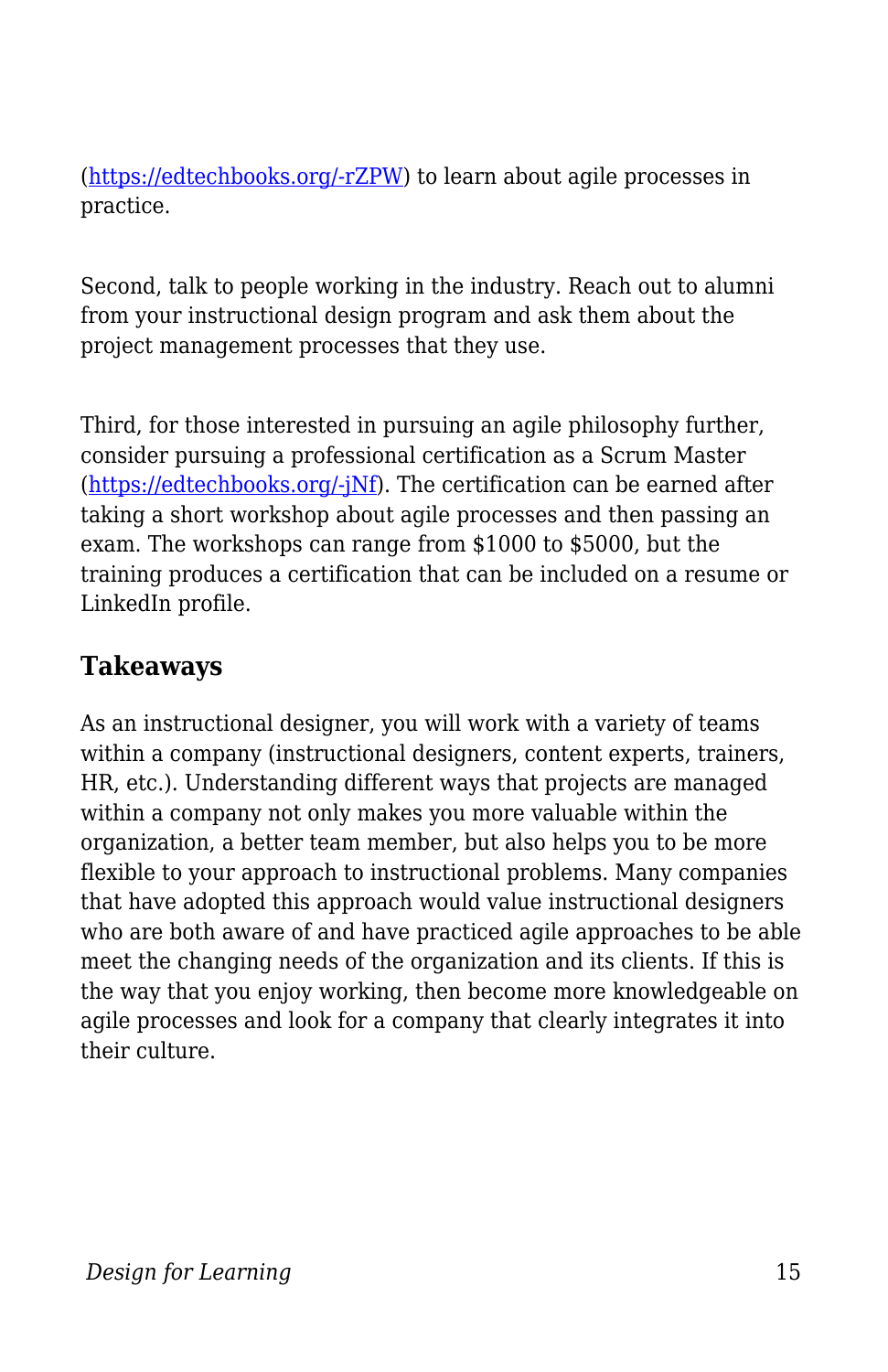### **Links and Resources**

- Scrum Guide (A good place to start) [https://edtechbooks.org/-rZPW](https://www.scrumalliance.org/learn-about-scrum/the-scrum-guide))
- Scrum Alliance ([https://edtechbooks.org/-jNf](https://www.scrumalliance.org/get-certified)).
- Agile Instructional Design Course on LinkedIn Learning [https://edtechbooks.org/-XDT](https://www.linkedin.com/learning/agile-instructional-design/welcome)

### **Agile Activities**

Following are six activities designed to help you think critically about agile processes:

1. (A collaborative slides version of this activity is available view only at https://bit.ly/agileactivity. To be able to edit, choose *make a copy* from the file menu, then save it to your own Google Drive.)

An instructional design project on training about workplace bullying was handed to a team that had been designed in a traditional way. The new team uses agile processes. How could they break down this project into smaller chunks (aka create a backlog) to allow for prioritizing parts of the task and providing logical places to stop and receive feedback from the client throughout the process?

- The tasks developed by the traditional team included:
- Explain terminology: bullying, bystander, and victim.
- Outline the roles that each individual takes in a bullying incident.
- Outline what employees should do if they witness bullying.
- Outline what employees should do if they experience bullying.
- Create a design for the look of the materials to create consistency between a face to face and online learning module.
- Create a list of resources available for additional information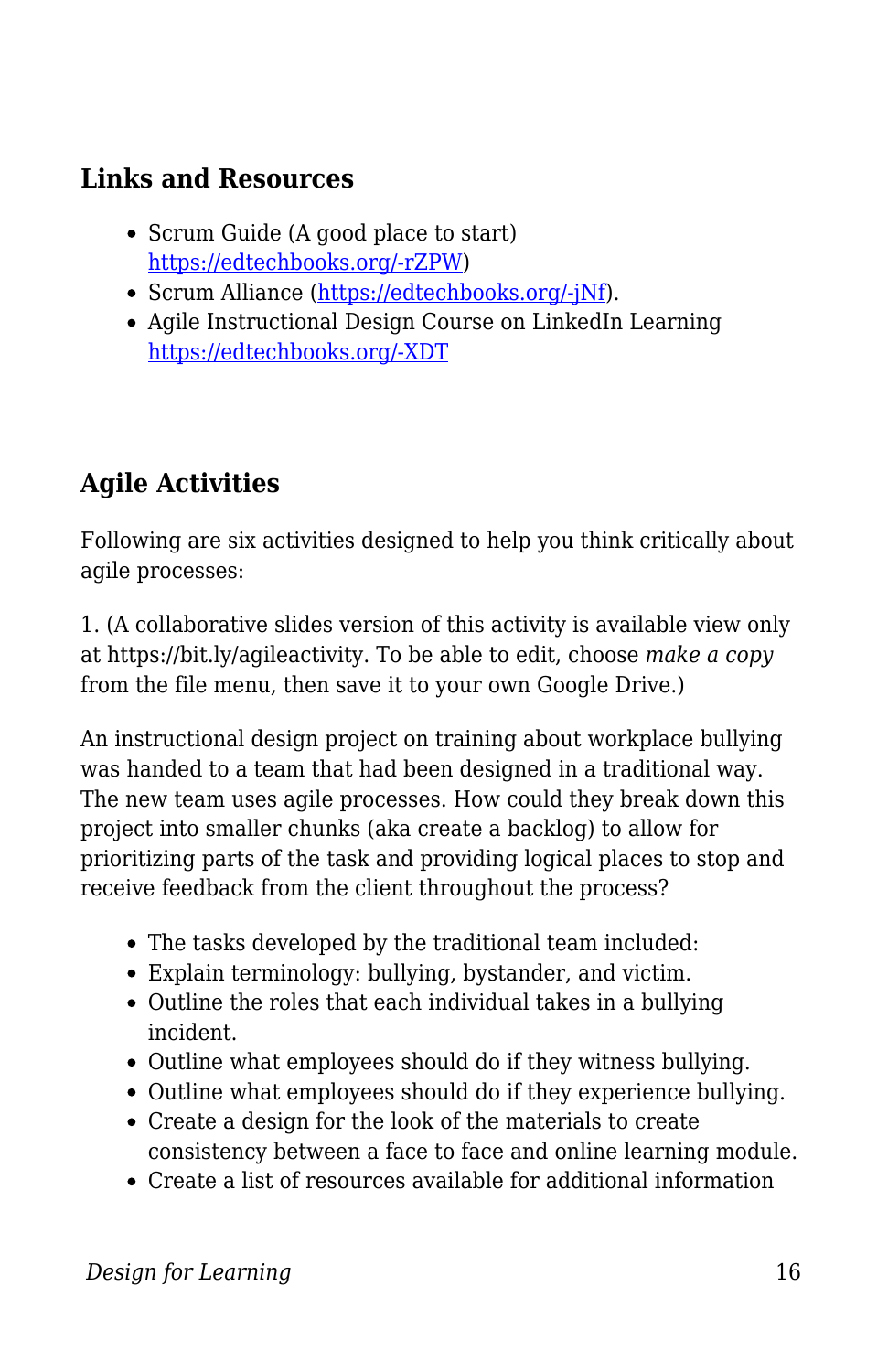and training.

- Outline the company policies on bullying.
- Outline the processes for reporting bullying.
- Create example stories or cases with different perspectives (bully, bystander, and victim).
- Develop face-to-face workshop that will last 90 minutes.
- Develop an online tutorial that can be used to document compliance.
- Develop discussion questions for in person training.
- Develop quiz questions for an online module which can be recorded for compliance.
- Create a video with a bullying scenario from the workplace for in person training.
- Create a video with a bullying scenario for the online training.
- Develop a script and support materials for a face-to-face facilitator.

After breaking up the task into smaller groups, then plan the backlog. Many companies use a table design to show the progression of a project. Assign priorities to the groups you created above and explain why you arranged them that way.

| <b>In Progress</b><br>Soon | <b>Future</b> | Completed |
|----------------------------|---------------|-----------|
|----------------------------|---------------|-----------|

Did the original team forget any task they might need? What were the tasks? How does this agile process help to refine the project and identify gaps?

2. You are designing a remote learning activity to be used by a teacher for a middle school classroom. Create a user story for the stakeholders involved. Think about parent, student, teacher, and curriculum coach. Explain what their needs may be and think about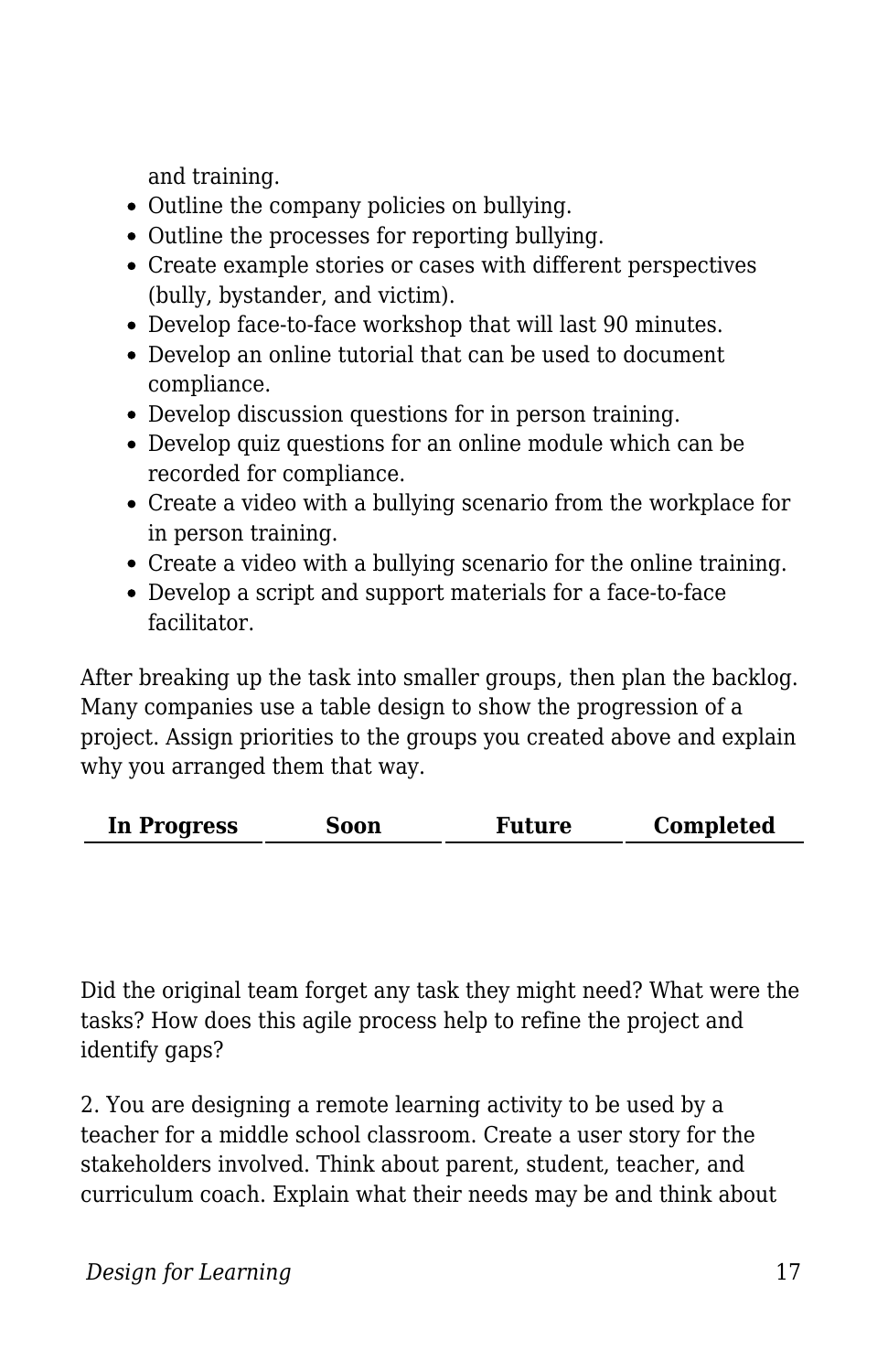how your design may need to incorporate those needs.

3. Agile teams have been shown to be more effective than traditional teams. Why do you think this is the case?

4. Explain how agile processes value the relationship with the client.

5. At the end of a sprint, an agile team takes time to do a retrospective before starting the next group of tasks. How does scheduling time to reflect on a project in process increase efficiency when designing?

6. Read over the agile manifesto. Give examples of how it honors collaboration and the value of stakeholders.

### **References**

- Adnan, N.H. & Ritzhaupt, A.D. (2018). Software engineering design principles applied to instructional design: What can we learn from our sister discipline? *TechTrends*, *62*, 77–94. DOI: 10.1007/s11528-017-0238-5
- Agile Manifesto (2019) Agile Manifesto retrieved from https://agilemanifesto.org/iso/en/principles.html
- Beck, K., Beedle, M., Van Bennekum, A., Cockburn, A., Cunningham, W., Fowler, M., ... & Kern, J. (2001). *Manifesto for agile software development*.
- Budoya, C.M., Kissake, M.M., & Mtebe, J.S. (2019). Instructional design enabled agile method using ADDIE model and feature driven development method. *International Journal of Education and Development using Information and Communication Technology*, *15*(1), 35–54.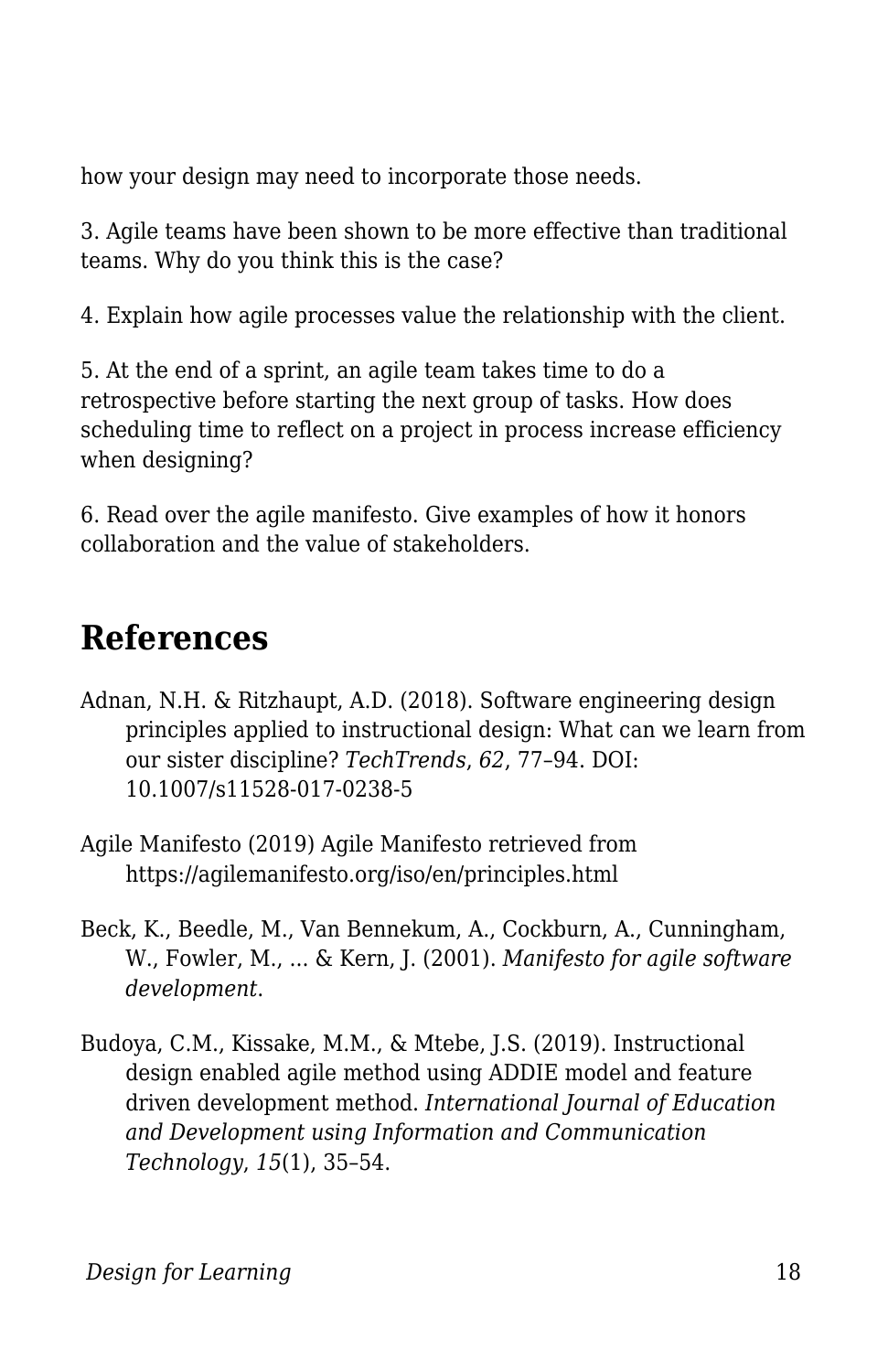Fernandez D.J & Fernandez J.D. (2008) Agile project management—agilism versus traditional approaches, *Journal of Computer Information Systems*, *49:2*, 10–17, DOI: 10.1080/08874417.2009.11646044

Monteiro, C. V., da Silva, F. Q., dos Santos, I. R., Farias, F., Cardozo, E. S., do A. Leitão, A. R., Neto, D.N.& Pernambuco Filho, M. J. (2011, May). *A qualitative study of the determinants of selfmanaging team effectiveness in a scrum team*. In Proceedings of the 4th International Workshop on Cooperative and Human Aspects of Software Engineering (pp. 16–23).

Nyce, C. M. (2017, December 8). *Agile software development: A history*. The Atlantic. Retrieved from: https://www.theatlantic.com/technology/archive/2017/12/agile-ma nifesto-a-history/547715/

Oprins, R. J., Frijns, H. A., & Stettina, C. J. (2019, May). *Evolution of scrum transcending business domains and the future of agile project management*. In International Conference on Agile Software Development (pp. 244–259). Springer, Cham.

Portman, H. (2019). *A project manager's guide to agile methodologies*. Retrieved from: https://thedigitalprojectmanager.com/agile-methodologies/

- Tripp, S. D., & Bichelmeyer, B. (1990). Rapid prototyping: An alternative instructional design strategy. *Educational Technology Research and Development*, *38*(1), 31–44.
- Tripp, J. F., Riemenschneider, C., & Thatcher, J. B. (2016). Job satisfaction in agile development teams: Agile development as work redesign. *Journal of the Association for Information Systems*, *17*(4), 1.

Sutherland, J., & Schwaber, K. (2013). The scrum guide. *The definitive*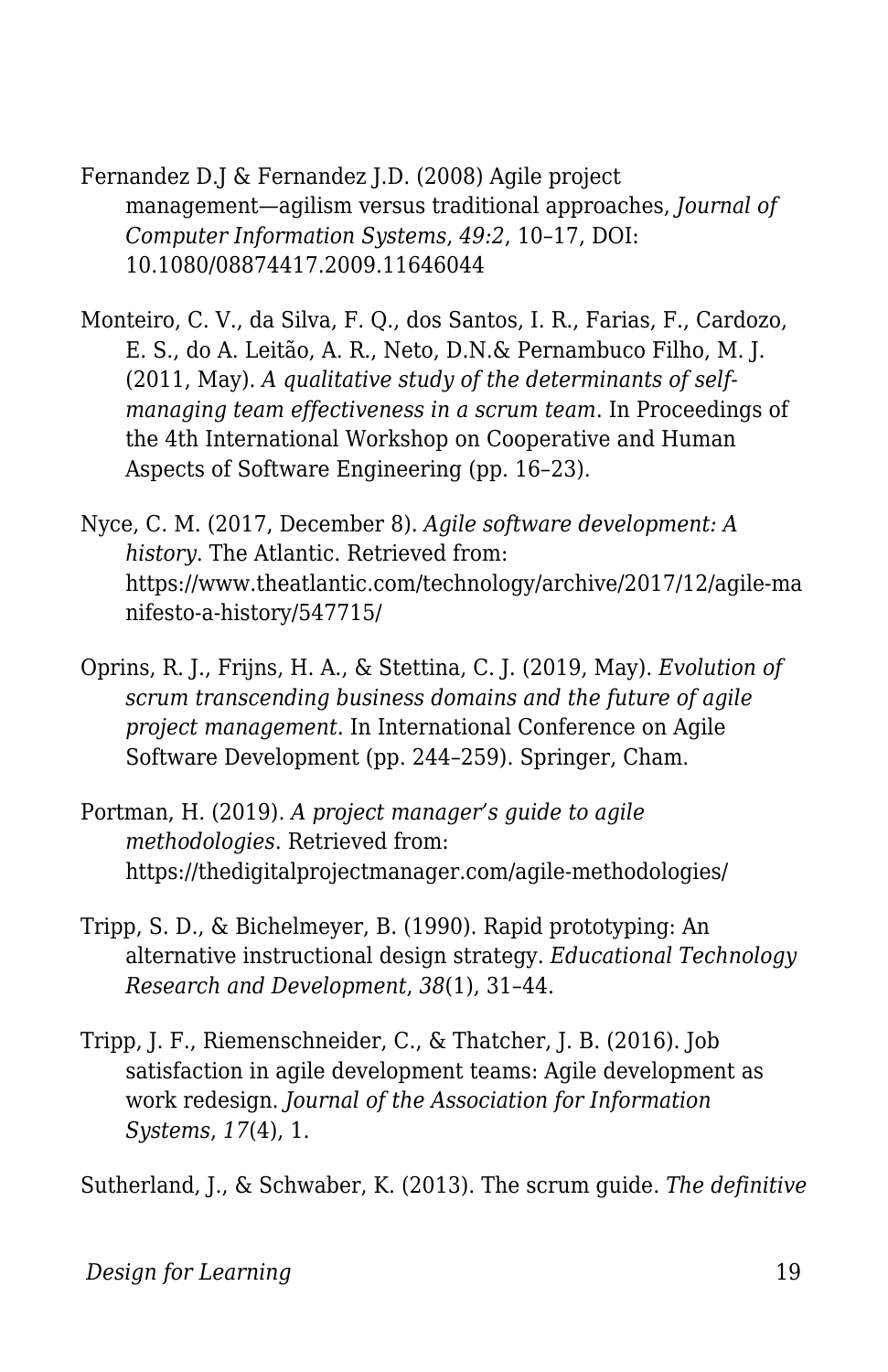*guide to scrum: The rules of the game*. Scrum.org, 268. Retrieved from: https://www.scrumalliance.org/learn-about-scrum/the-scrum-guid e

Willeke, M. H. (2011, August). Agile in academics: applying agile to instructional design. In 2011 Agile Conference (pp. 246–251). IEEE.doi: 10.1109/AGILE.2011.17.